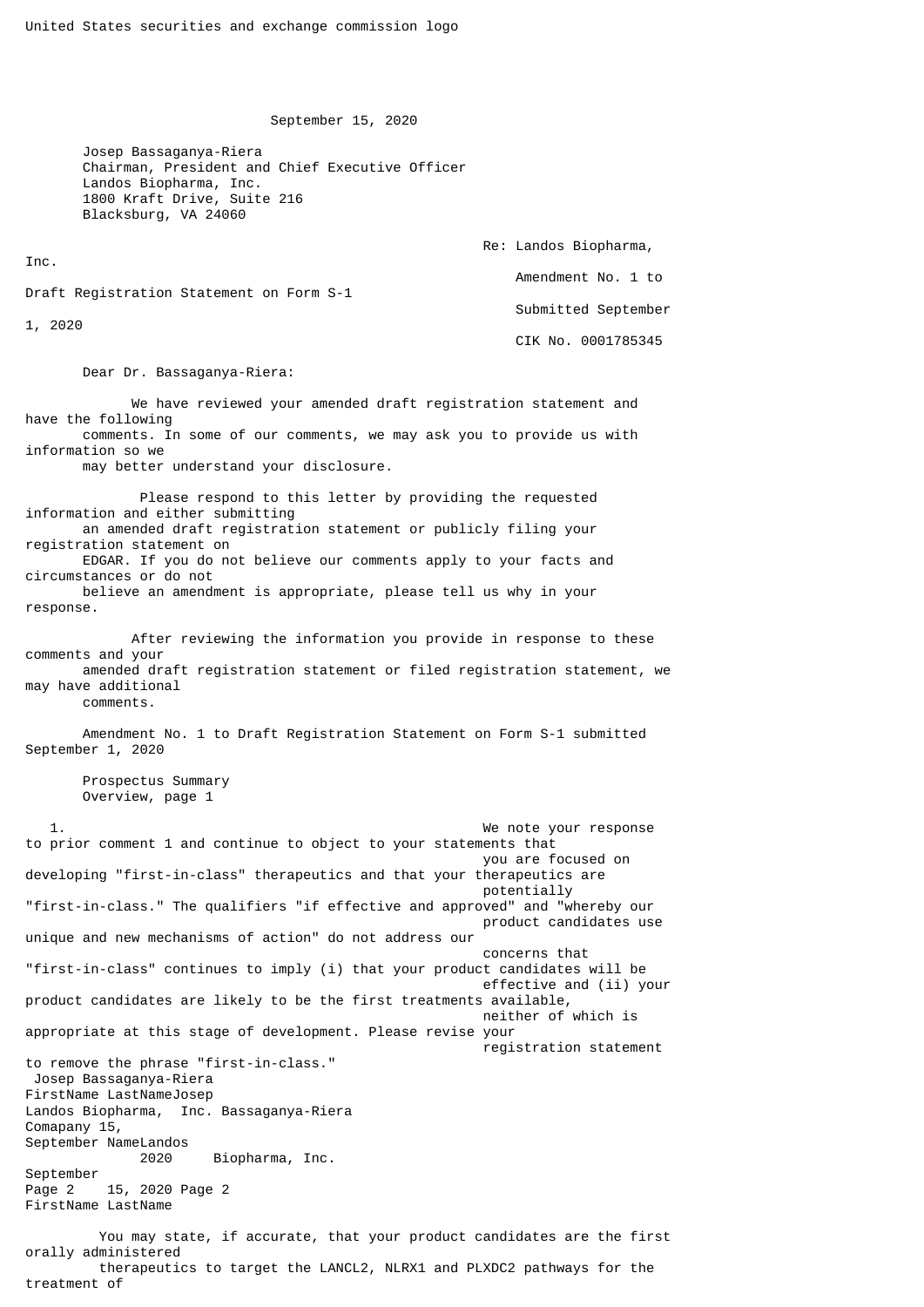the various indications described in the prospectus. However, you may not state or imply that your product candidates will be the first products in this class available. Our portfolio, page 3 2. We note your response to prior comment 3 and updated disclosure and reissue in part. Please remove the "ongoing/completed" language from your pipeline chart and adjust the length of the bars to reflect whether studies or a trial is ongoing or has been completed. For example, for product candidates that are currently in a Phase I trial, you may extend the bar to the middle of the Phase I trial column, but not to the end. We further note the distinction in your chart between "preclinical" and "IND-enabling" studies. As "IND-enabling" studies are preclinical, please revise your table to eliminate the distinction between the preclinical and IND-enabling studies and show preclinical only. Our strengths, page 5 3. We note your response to prior comment 7. Please revise your disclosure throughout the document where the term "significant unmet medical need" is used to clarify that you have not yet had conversations with the FDA regarding fast track designation or priority review for your product candidates. Our strategy, page 6 4. We note your response to prior comment 4. Your response supports the statements that you believe you are a leader in developing immunometabolic product candidates for IBD and understanding the immune effects of the LANCL2 pathway. However, your response does not support the claim that you are a leader in the broader field of immunometabolism, please revise your disclosure to remove this claim. 5. We note your response to prior comment 5 and reissue the comment. Your prospectus continues to state that you intend to "rapidly advance" your product candidates and to "accelerate" the discovery and development of therapeutics for autoimmune diseases. Please revise this disclosure and similar disclosure throughout the prospectus to remove any implication that you will be successful in commercializing your product candidates in a rapid or accelerated manner as such statements are speculative. Business Our Portfolio, page 89 6. Please remove the new pipeline graphic that you have inserted at the end of "Our portfolio" introduction. The graphic assumes regulatory approvals which may or may not Josep Bassaganya-Riera Landos Biopharma, Inc. September 15, 2020 Page 3 be granted and that the data from your preclinical studies and clinical trials will permit you to further progress each of your product candidates. Our strengths, page 93 7. We note your statement that no dose-limiting toxicities have been observed in doses up to 7-fold higher than the currently proposed therapeutic dose for BT-11 in completed clinical trials. The prospectus only references one completed clinical trial of BT-11. Please update your disclosure to describe any additional clinical trials of BT-11 that have been completed or revise your statement to clarify that only one trial of BT-11 has been completed.